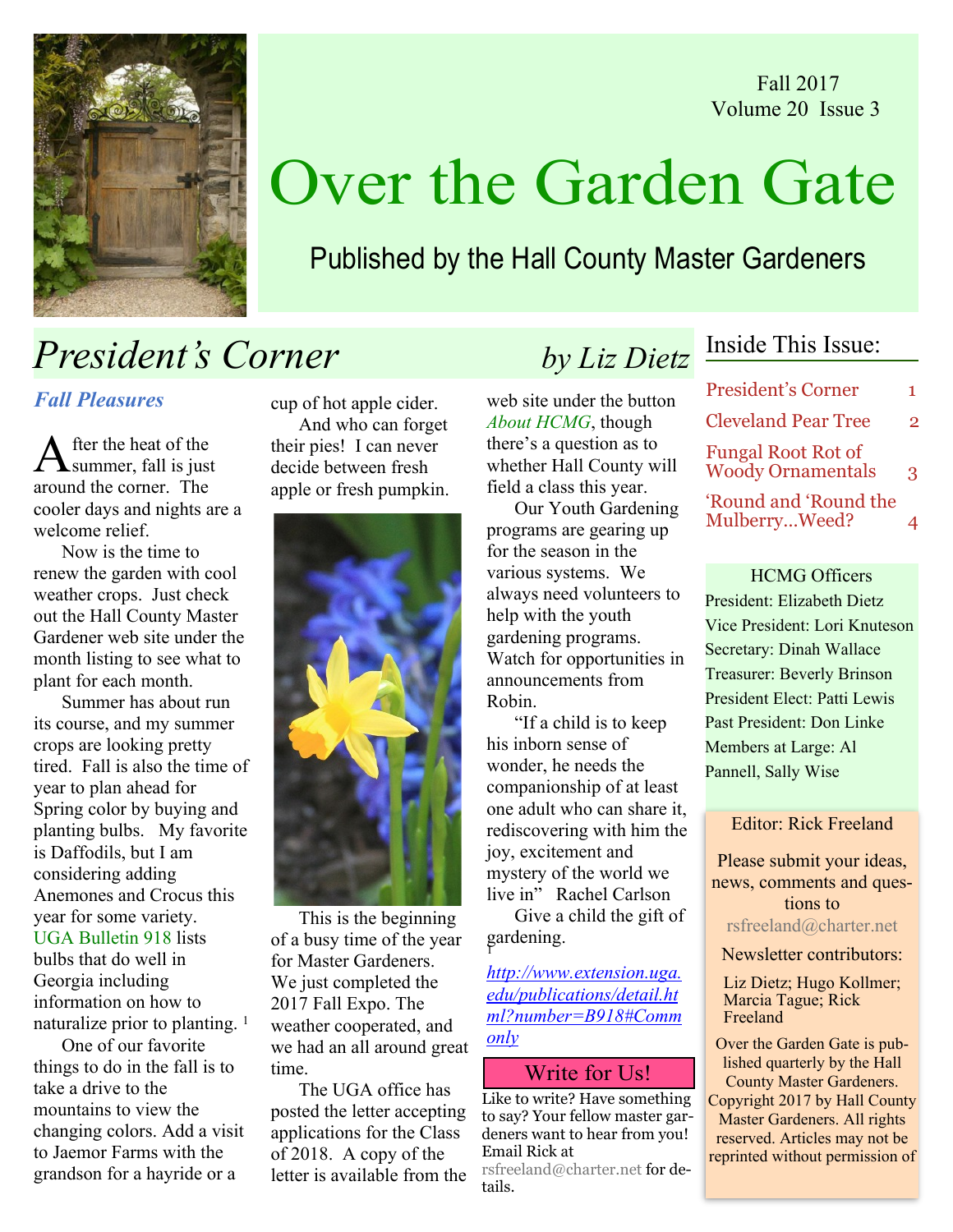## **Cleveland Pear Tree** by Rick Freeland

ooking for a reliable substitute for the Bradford Pear? You need look no farther than another Callery Pear hybrid—Cleveland Pear.

 Cleveland Pear (Pyrus calleryana 'Cleveland Select'), was introduced to the market as a substitute for the fast-growing but weak wooded Bradford Pear, which is subject to limb. breakage in high winds and icy weather. Cleveland Pear is an even faster growing tree, adding 4' to 6' a year of new growth in zones 4 through 8.

 Cleveland Pear is everything the vaunted Bradford Pear isn't. It's a beautiful, rapid growing flowering ornamental with an almost perfect oval form. An abundance of snow-white flowers appear in March (April in colder zones), and cover the tree like a cloud. In fall, its vivid green, pear-shaped leaves turn a bright scarletred for a fantastic fall color display. Cleveland Pear will grow up to 30' or more, with a 25' spread. It's drought resistant, pest resistant, and loves either full or partial sun—and it's matching Cleveland Pears not finicky about soil conditions, either.

 Best of all, Cleveland Pear is not "weather challenged" like its cousin. Its branching pattern is much stronger, resulting in a tree not nearly as likely to fall apart under wind or ice assault as the Bradford Pear.

#### How to Use Cleveland Pear in the Landscape

 Cleveland Pear makes a wonderful specimen tree in the front yard when used as a stand-alone accent. They are perfectly scaled for a small or medium yard or garden, and make great shade trees. When planted in masses of **Cleveland Pear** 3 to 5 plants, under-planted with shrubs, perennials or groundcovers, it makes a fine, informal grouping.

 The tree's dense, almost architectural form lends itself well to a more formal design. Multiple, planted on both sides of a drive or lining a property line can look striking.



Some people don't like the fragrance of Cleveland Pear's flowers. If this is the case, site the tree downwind of activity areas like patios or outdoor kitchens, and avoid using the tree as an accent where the scent might be objectionable.

## **Maintenance**

 This is one tree that is truly low-maintenance. It

needs little pruning, and, if left alone, will develop a fine, symmetrical, oval shaped crown with evenlyspaced limbs.

 Make sure the tree has one central leader, though. More than one may compromise the form and weaken the tree.

 Cleveland Pear is mostly pest resistant, but gardeners should keep an eye out for fire blight, entomosporium leaf spot, powdery mildew, or crown gall. These diseases can be prevented with proper planting and watering techniques. If they do take hold, use fungicides and bactericides to help control them.

 The Cleveland Pear's perfect form, fast growth habit, hardy limb strength, wonderful spring flower display, and vibrant fall color make it a great choice for a small ornamental tree for the home landscape. It's the perfect natural successor to Bradford Pear.

### To all of my Hall County Master Gardener Friends

I cannot begin to express my gratitude towards all of you that sent me notes, cards, food, and gifts through such a difficult time in my life.

I feel so blessed to have gotten to know most of you sometimes over the course of my season at the Extension office and I am still blessed to see some of you here at the garden.

I truly call many of you my dear friends and I am so thankful to have gotten to know all of you.

I will never be able to communicate how much it meant to me to have all of your support and love. It really did carry me through.

Warm regards and well wishes to all of you,

Wanda Cannon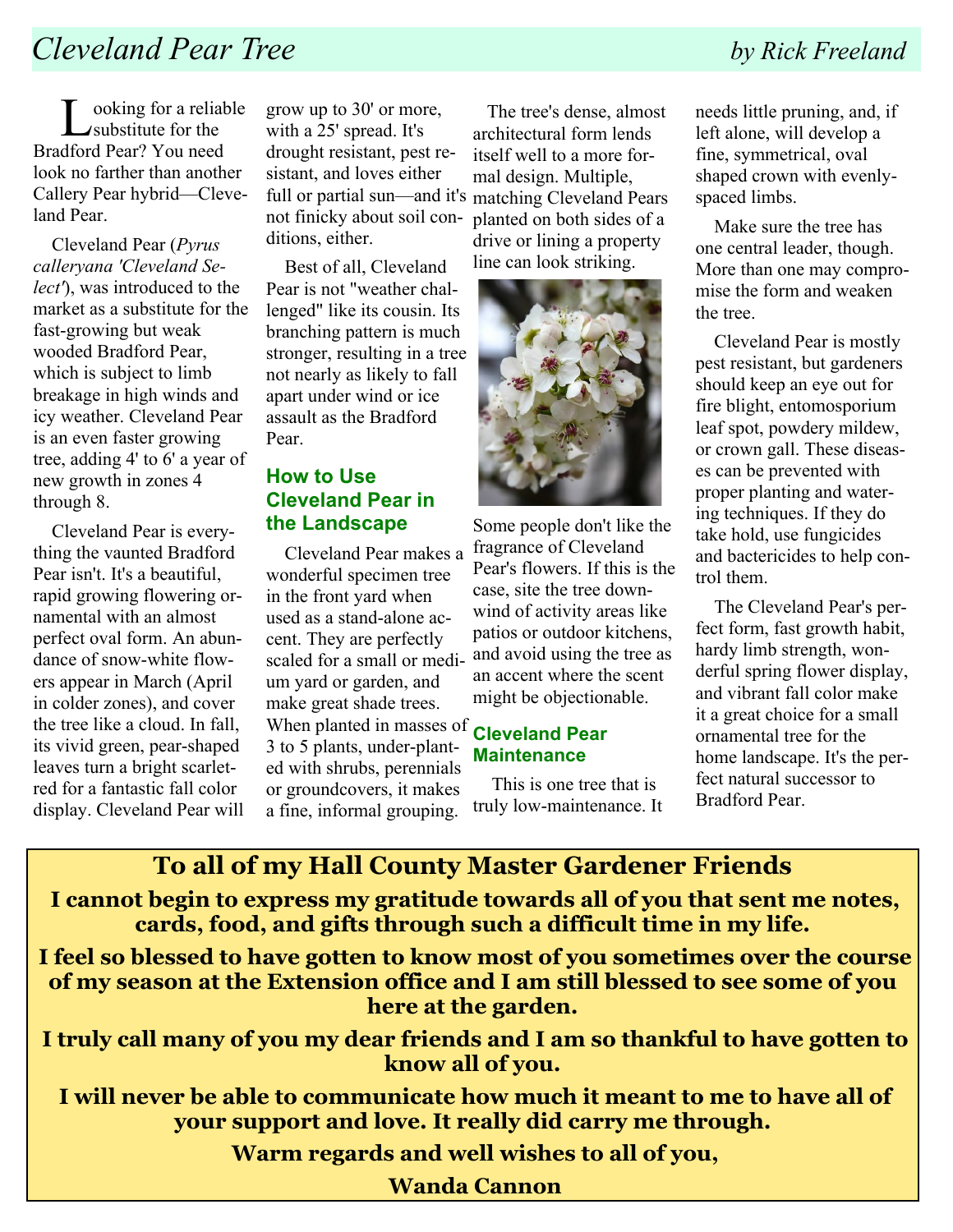## Fungal Root Rot of Woody Ornamentals by Hugo Kollmer

 $M_{\text{with my wife 18 years}}$ ago, I was excited about the prospect of gardening in a warmer climate, hospitable to a wider range of plants than I had been accustomed to. Wanting to be better prepared, I took the Master Gardener class in 2000. While the class proved extremely beneficial, it also made me aware there was much more I needed and wanted to learn. At the top of my list was coping with invasive species, insects and foliar diseases. Turns out I didn't delve deeply enough into diseases.

Two years ago, I lost a pair of beautiful Annabelle hydrangeas. Their foliage suddenly wilted and they died. Mystified, I began some research, coming to the conclusion that they had succumbed to root rot.

I replaced one of the hydrangeas and it too soon died. In the spring of 2016, several water sprouts on our mature fig tree suddenly wilted while other parts of the tree appeared healthy. Within weeks however, the entire tree was defoliated and its bark was falling off.

 Anxious for a diagnosis, I consulted Walter Reeves, sending him several pictures, including those of the sapwood and roots. Walter soon informed me he was bewildered. Although it didn't exhibit the usual symptoms, I am convinced the fig tree also was a root rot victim.

Last spring, I noticed the foliage and flower buds on our Rose of Sharon were failing to develop. Shortly

thereafter they withered. New growth appeared but it too failed to develop.

Not long after, a pair of red stem dogwoods perished after exhibiting similar symptoms. Examining their roots, I found them to be in a state of decay.

Last month, I set about digging up the Rose of Sharon and found its base was completely decayed. All were apparently infected with root rot.



Fungal root rot diseases commonly affect a wide range of woody plants. Those which we should be concerned about in our home landscape include Phytophthora Root Rot, Pythium Root Rot, Black Root Rot and Armillaria Root Rot. These diseases have similar characteristics, making them difficult to distinguish from each other except by a person with a

trained eye or by testing conducted in a laboratory. Some common symptoms of these diseases are:

- Sudden discoloration, wilting, shriveling and shedding of all foliage.
- Stunted foliage and new stem growth.
- Foliage with nutrient deficiency-like appearance.
- Discolored roots and reduced root systems, bark legions and outer bark which is easily separated from sapwood.
- ! Mushrooms and mycelia on or around the base of the plant.

Air, contaminated water, insects and contaminated tools are vectors by which root rot diseases are usually spread. Heavy clay soils, such as are found locally, and excessive moisture, contributed to by our currently greater than normal rain fall, provide optimal conditions under which these diseases proliferate.

Plants prone to disease should only be placed where the soil is not susceptible to becoming water logged. Promoting soil permeability by incorporating amendments such as small bark chips or inorganic materials like Permatill, paver base aggregate, and expanded shale are measures which can further reduce the risk infection.

Controlling root rot is extremely difficult. Once

infection sets in it almost always proves fatal. Treatment with a hydrogen peroxide or fungicide may be successful if the disease is detected very early. However, the disease has almost always progressed too far by the time symptoms appear. Recently, I purchased Root Shield, a product advertised to neutralize the diseasecausing pathogens. It must, however, be applied to the soil as a prophylactic prior to planting. I have used it and hope for favorable results.

Solar radiation soil sterilization also can be employed to prevent root rot prior to planting. This method utilizes solar generated heat to sterilize the soil, killing both pathogens and weed seeds. The process involves covering soil in the planting area with a layer of UV resistant clear polyethylene film during the heat of summer. Edges of the polyethylene must be kept tightly to the soil surface in order to prevent it from being dislodged by wind and to contain heat. This polyethylene cover should remain in place for a period of four to six weeks.

## What the Heck? **Prothallus**

A small, flat, delicate structure produced by a germinating spore and bearing sex organs. It is the gametophyte of ferns and some other plants.